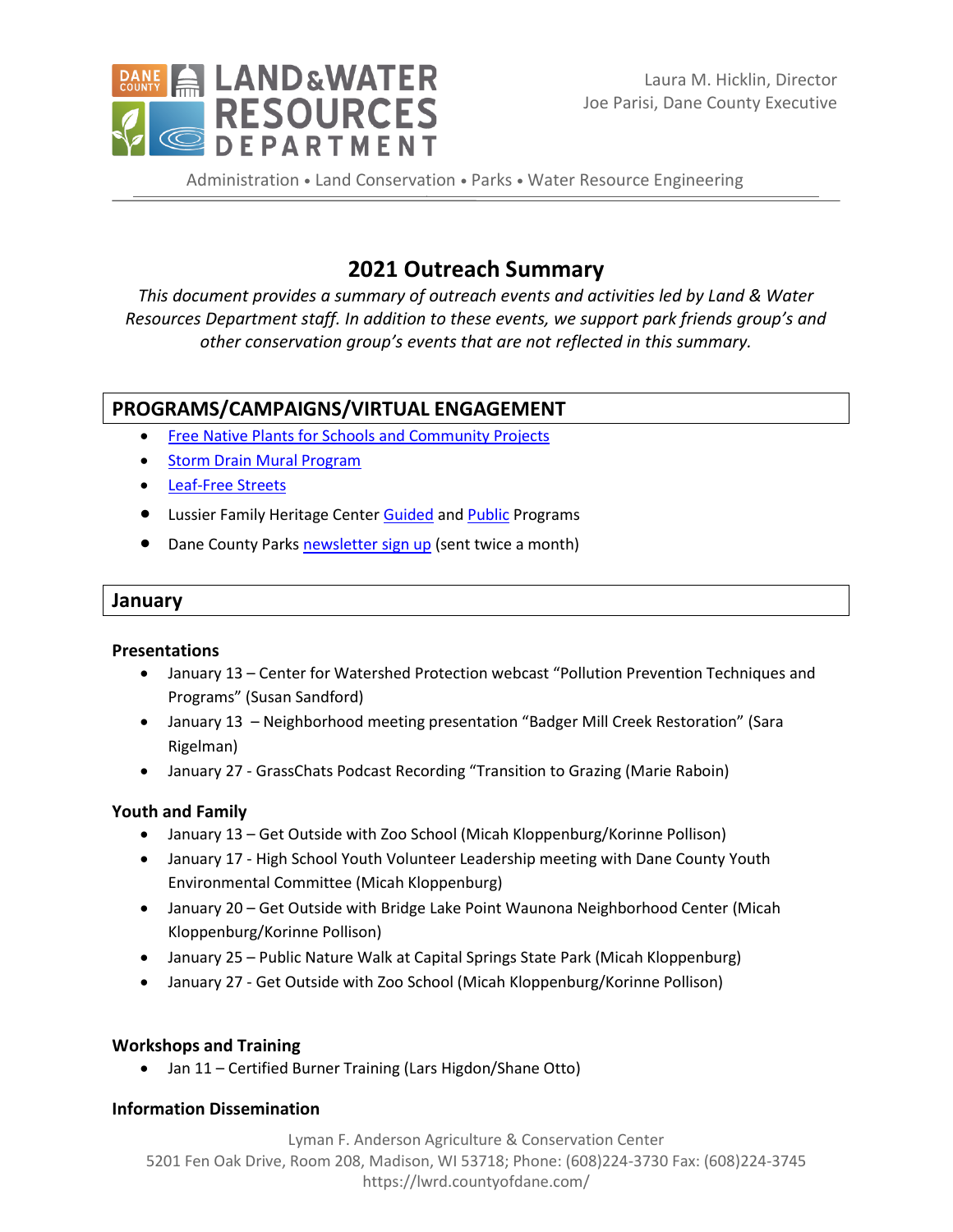• Jan 1 - Mass email to 13 towns in the NW Region with info on Erosion Control & Stormwater Management Permitting and Ag erosion control projects (Jess Starks)

### **Volunteer Events**

*This includes events hosted or supported heavily by staff but is not a complete list of events hosted by parks friends groups or other conservation groups in the county.*

- Jan 3 Volunteer Seed Weighing @ Libby Rd. Facility (Lars Higdon/Shane Otto)
- Jan 6 Volunteer Seed Weighing @ Libby Rd. Facility Claire Lamburg/Shane Otto)
- Jan 8 Volunteer Tree and Brush Removal @ Lower Mud Lake (Lars Higdon/Shane Otto)
- Jan 12 Volunteer Restoration Workday @ Walking Iron County Park (Lars Higdon/Shane Otto)
- Jan 15 Volunteer Tree and Brush Removal @ Festge(Lars Higdon/Shane Otto)
- Jan 22 Volunteer Tree and Brush Removal @ Festge (Lars Higdon/Shane Otto)
- Jan 29 Volunteer Tree and Brush Removal @ Lake View Hill (Lars Higdon/Shane Otto)

# **February**

### **Presentations**

- Feb 11 NASECA Conference "Stormwater Outreach Aimed at Community Engagement" (Christal Campbell)
- Feb 12 Yahara CLEAN Steering Team Meeting "Yahara Clean Compact" (Kyle Minks)
- Feb 16 Farmer Presentation "Starting a Producer Led Farmer Group" (Marie Raboin)
- Feb24 MOSES "Financial Resiliance for Farmers" (Marie Raboin)

### **Youth and Family**

- Feb 3 Get Outside with Vera Court (Micah Kloppenburg/Korinne Pollison)
- Feb 7 High School Youth Volunteer Leadership meeting with Dane County Youth Environmental Committee (Micah Kloppenburg)
- Feb 14 High School Youth Volunteer Leadership meeting with Dane County Youth Environmental Committee (Micah Kloppenburg)
- Feb 24 Get Outside with Goodman Community Center (Micah Kloppenburg)

### **Volunteer Events**

*This includes events hosted or supported heavily by staff but is not a complete list of events hosted by parks friends groups or other conservation groups in the county.*

- Feb 19 Volunteer Tree and Brush Removal @ CamRock (Lars Higdon/Shane Otto)
- Feb 23 Volunteer Restoration Workday @ Walking Iron County Park (Lars Higdon/Shane Otto)
- Feb 26 Volunteer Tree and Brush Removal @ Silverwood (Lars Higdon/Shane Otto)

# **Workshop/Training/Field Day**

Feb 16 - Virtual Rain Garden Workshop Series- Class 1 (Christal Campbell)

### **March**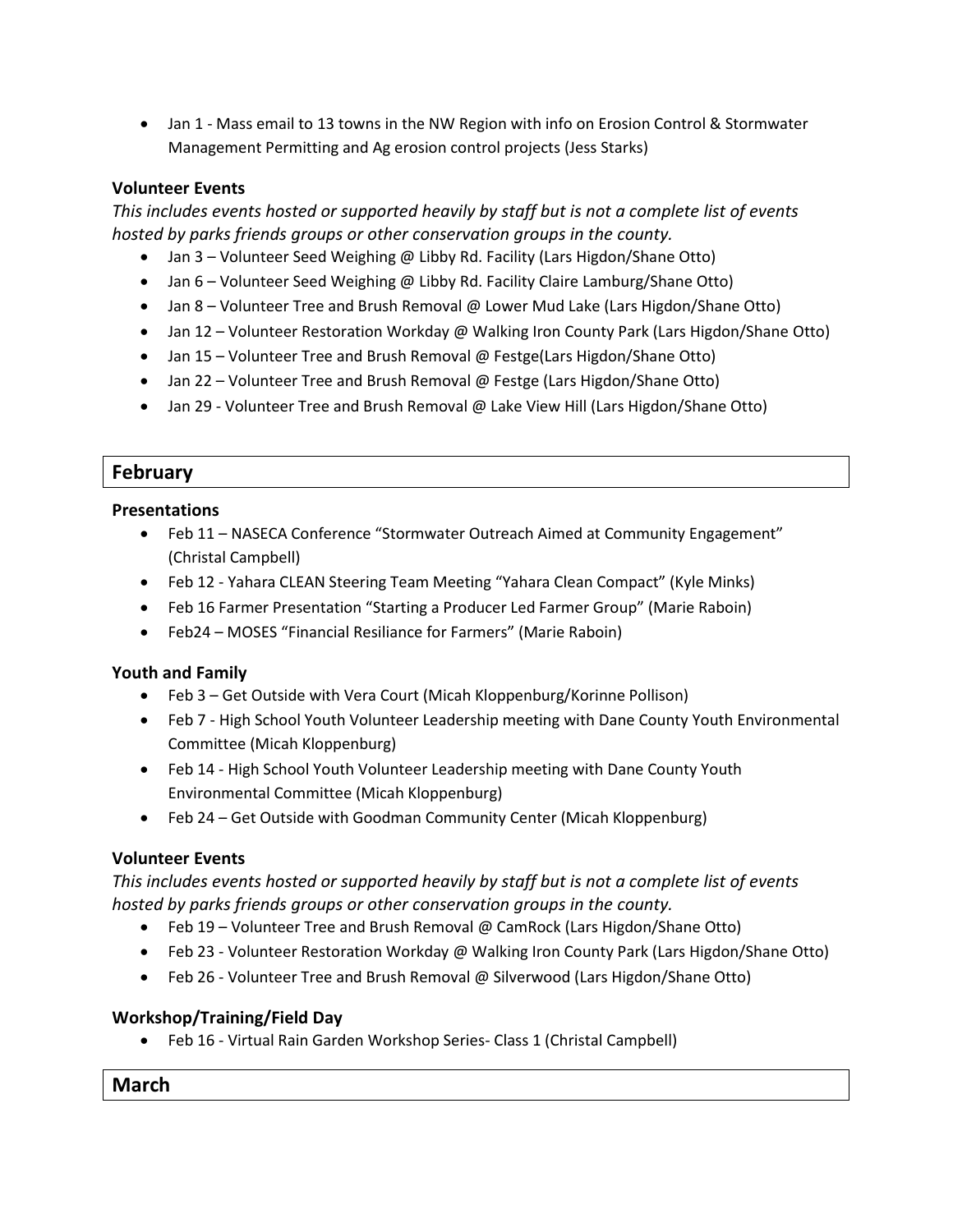### **Presentations**

- March 3 Wisconsin Land+Water Conference "Continuous Cover Program" (Marie Raboin)
- March 11 Wisconsin Water Week "Suck the Muck: Removal of Instream Legacy Sediment from Dorn Creek" (Kyle Minks)
- March 11 DC Council of Snowmobile Clubs Exec Committee "Overview of grant opportunities and parks website" (Michelle Richardson, Alex DeSmidt, Joleen Stinson)
- March 16 Yahara CLEAN Steering Team Meeting "WINS Innovation Grant" (Marie Raboin)
- March 31 SW Trout Unlimited Newsletter recorded presentation "Badger Mill Creek Restoration" (Sara Rigelman, Theresa Nelson)

### **Youth and Family**

- March 9 Glenn Stephens Storm Drain Mural Presentation (Christal Campbell)
- March 9 New Century School Storm Drain Mural presentation "Stormwater Pollution and Solutions" (Susan Sandford)
- March 10 High School Youth Volunteer Leadership meeting with Dane County Youth Environmental Committee (Micah Kloppenburg)
- March 21 Pre-recorded Storm Drain Mural Presentation for Winnequah School Monona (Christal Campbell)

### **Workshop/Training/Field Day**

- March 2 Virtual Rain Garden Workshop Series- Class 2 (Christal Campbell)
- March 16 Virtual Rain Garden Workshop Series- Class 3 (Christal Campbell)
- March 17 Biological Farmer Friends Meeting Spring Planning (Marie Raboin)
- March 25 Wheat Field Day Wheat Innovations (Marie Raboin)

### **Volunteer Events**

*This includes events hosted or supported heavily by staff but is not a complete list of events hosted by parks friends groups or other conservation groups in the county.*

- March 5 Volunteer Tree and Brush Removal @ Anderson Farm (Lars Higdon/ Shane Otto)
- March 8 Prescribed Burn @ Festge (Lars Higdon/ Shane Otto)
- March 20 Prescribed Burn @ Schumacher Farm (Lars Higdon/ Shane Otto)
- March 22 Prescribed Burn @ Falk Wells Sugar River WA (Lars Higdon/ Shane Otto)
- March 30 Prescribed Burn @ Anderson Farm (Lars Higdon/ Shane Otto)
- March 31 Prescribed Burn @ Cap Springs (Lars Higdon/ Shane Otto)

### **April**

### **Presentations**

 April 20 – AFSCME Retirees Sub. 52 Meeting "Parks - looking back at 2020 with COVID and 2021 reopening plans" (Joleen Stinson/Lael Pascual)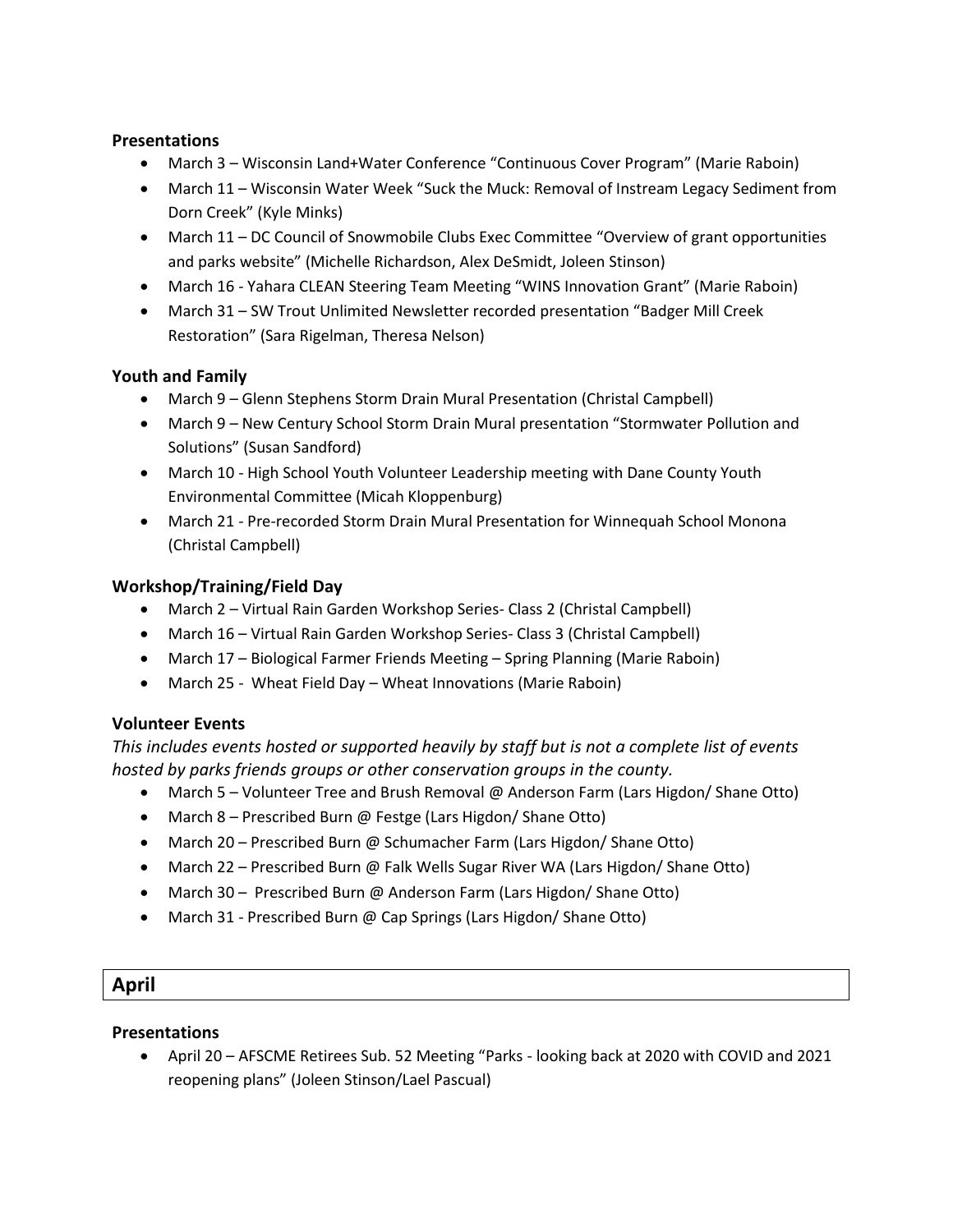#### **Youth, Family, and Community Events**

- April 7 Youth Volunteers for Conservation Leadership Council Meeting (Micah Kloppenburg)
- April 8 Create Waunakee Storm Drain Mural presentation and activity (Susan Sandford)
- April 20 Lerdahl Neighborhood Storm Drain Mural presentation and activity (Christal Campbell)
- April 21 Mariposa Daycare Fitchburg Storm Drain Mural presentation and activity (Susan Sandford)
- April 24 Rainbow Readers Book Club Verona Storm Drain Mural presentation and activity (Susan Sandford)

### **Workshops and Training**

 April 13 – Roller Crimper Demo Field Day with the Farmers for the Upper Sugar River (Marie Raboin

#### **Volunteer Events**

*This includes events hosted or supported heavily by staff but is not a complete list of events hosted by parks friends groups or other conservation groups in the county.*

- April 1 Prescribed Burn @ Yahara Heights (Lars Higdon/Shane Otto)
- April 2 Prescribed Burn @ Ice Age Reddan (Lars Higdon/Shane Otto)
- April 13 Prescribed Burn @ Walking Iron County Park (Lars Higdon/Shane Otto)
- April 14 Prescribed Burn @ Indian Lake County Park (Lars Higdon/Shane Otto)
- April 15 Prescribed Burn @ Yahara Heights County Park (Lars Higdon/Shane Otto)
- April 16 Prescribed Burn @ Indian Lake County Park (Lars Higdon/Shane Otto)
- April 17 Prescribed Burn @ Lakeview Hill County Park (Lars Higdon/Shane Otto)
- April 18 Prescribed Burn @ Silverwood County Park (Lars Higdon/Shane Otto)
- April 20 Prescribed Burn @ Donald County Park (Lars Higdon/Shane Otto)
- April 21 Prescribed Burn @ Lake Farm County Park (Lars Higdon/Shane Otto)
- April 21 Prescribed Burn @ Goodland County Park (Lars Higdon/Shane Otto)
- April 23 Prescribed Burn @ Festge County Park (Lars Higdon/Shane Otto)
- April 24 Prescribed Burn @ Festge County Park (Lars Higdon)
- April 29 Prescribed Burn @ Donald County Park (Lars Higdon/Shane Otto)
- April 30 Prescribed Burn @ CamRock County Park (Lars Higdon/Shane Otto)

### **May**

#### **Presentations**

May 7 – Friends of Badfish Creek Meeting "Yahara Watershed Map" (Matt Diebel)

### **Youth, Family, and Community Events**

 May– Scavenger Hunt at the Lussier Family Heritage Center and W.G. Lunney Lake Farm County Park (Korinne Pollison)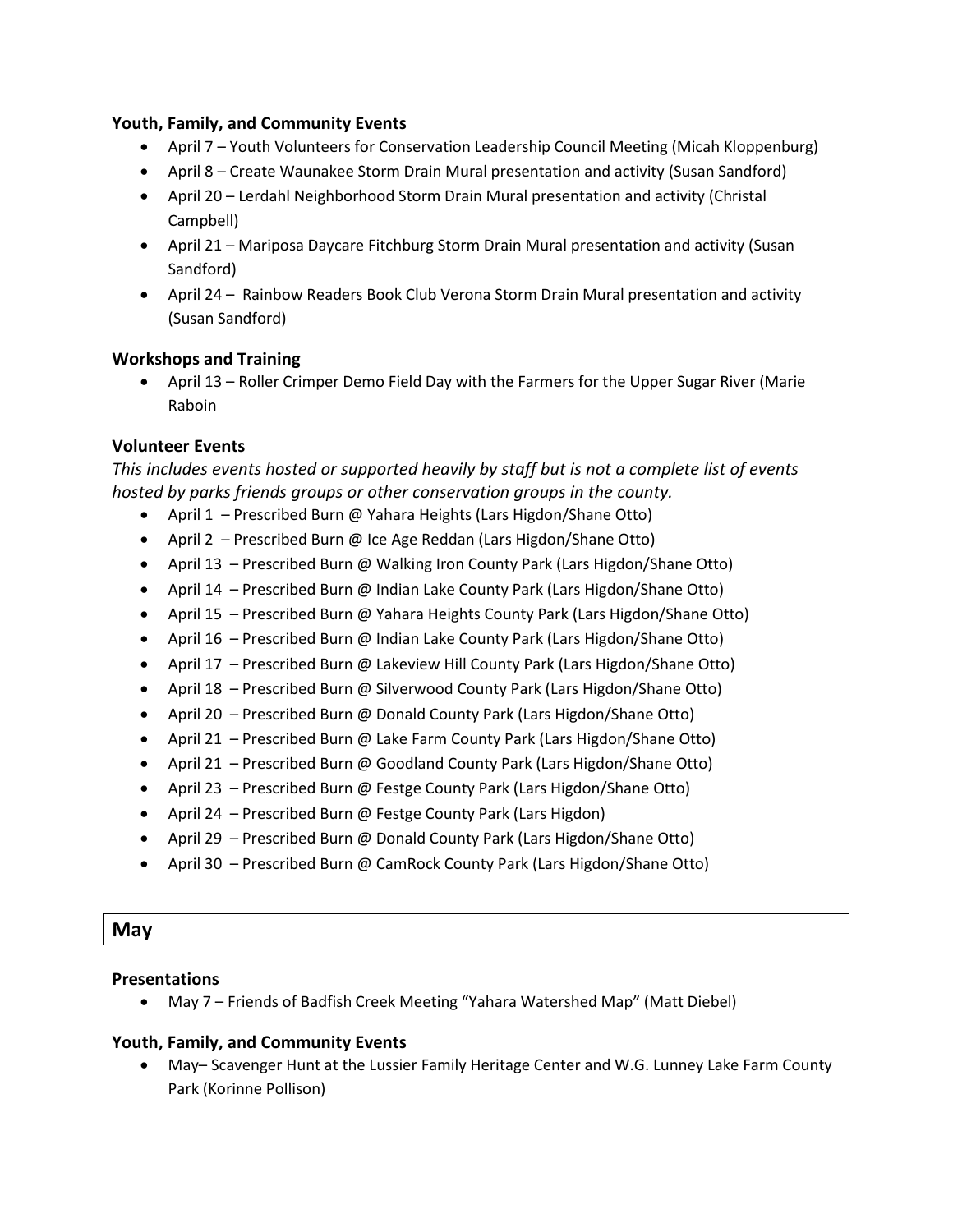- May 6 Youth Volunteers for Conservation Leadership Council Meeting (Micah Kloppenburg)
- May 20 Parks on Tap: Try out Disc Golf for free! Fundraiser and activity exposure (Susan Sandford/Joleen Stinson/Stener Knutson)

### **Volunteer Events**

*This includes events hosted or supported heavily by staff but is not a complete list of events hosted by parks friends groups or other conservation groups in the county.*

- May 2 Prescribed Burn @ Dorn Creek Wildlife Area (Lars Higdon)
- May 5 Prescribed Burn @ Ice Age M and Ice Age Redden (Lars Higdon/Shane Otto)
- May 7 Prescribed Burn @ Fish Lake Wildlife Area (Lars Higdon/Shane Otto)
- May 8 Prescribed Burn @ Ice Age Reddan (Lars Higdon)
- May 12 Volunteer Restoration Workday @ Walking Iron County Park (Shane Otto)
- May 13 Prescribed Burn @ Festge County Park (Lars Higdon/Shane Otto)
- May 17 Prescribed Burn @ Walking Iron Wildlife Area (Lars Higdon/Shane Otto)
- May 25 Volunteer Restoration Workday @ Walking Iron County Park (Shane Otto/Claire Lamberg)

### **Workshop/Training/Field Day**

- May 10 Operation Fresh Start Workday (Micah Kloppenburg/Lael Pascual/Clare Carlson)
- May 11 Operation Fresh Start Workday (Micah Kloppenburg/Lael Pascual/Clare Carlson)
- May 12 Operation Fresh Start Workday (Micah Kloppenburg/Lael Pascual/Clare Carlson)
- May 13 Operation Fresh Start Workday (Micah Kloppenburg/Lael Pascual/Clare Carlson)

### **June**

#### **Presentations**

- June 15 Yahara WINS Group Meeting "Annual Dane County Yahara WINS Adaptive Management Report" (Kyle Minks)
- June 24 Grassland 2.0 Annual Meeting "Grazing Panel" (Marie Raboin)

- June Scavenger Hunt at the Lussier Family Heritage Center and W.G. Lunney Lake Farm County Park (Korinne Pollison)
- June 2 Youth Volunteers for Conservation Leadership Council Meeting (Micah Kloppenburg)
- June 3 Movies in the Park: Disney Oceans (Korinne Pollison)
- June 8 Storytime under the Oak Tree (Korinne Pollison)
- June 10 Presentations in the Park: Wisconsin Salt Wise (Korinne Pollison; Allison Madison)
- June 12 Parks on Tap Prairie Moraine Dog Park popup and fundraiser (Susan Sandford/Lael Pascual/Chad Haanen/Brian Berkan)
- June 13 Art in the Park (Korinne Pollison)
- June 15 Spanish Storytime under the Oak Tree (Korinne Pollison)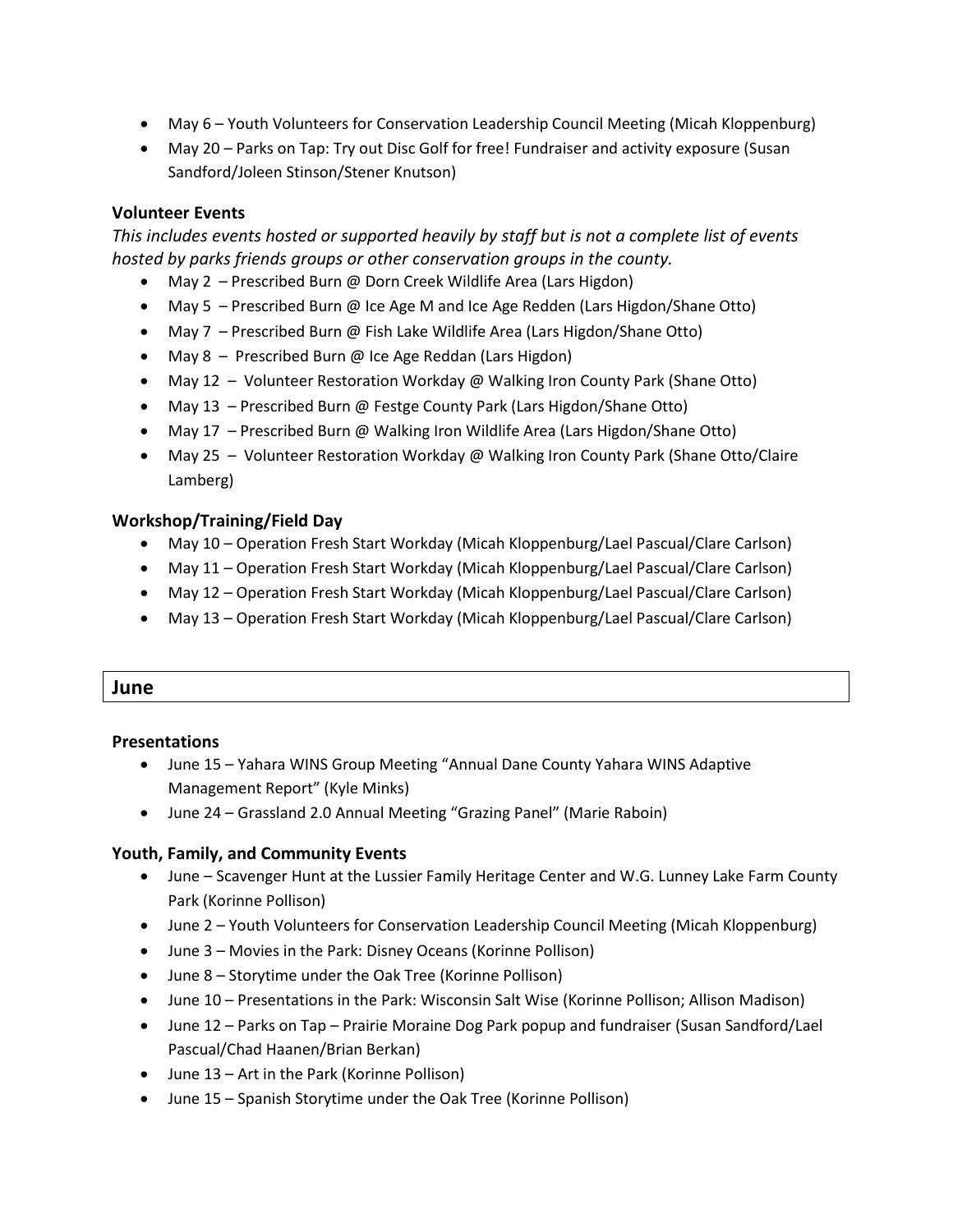- June 16 Get Outside! Biking Adventure Program with the Goodman Center (Amy Cox)
- June 17 Presentations in the Park: Bluebirds (Korinne Pollison)
- June 18 Fishing Adventure Public Youth Program (Amy Cox)
- June 21 Madison Mission Youth Service Work @ Lake View Hill County Park (Lars Higdon)
- June 21 Junior Naturalist (Micah Kloppenburg)
- June 21 Youth Environmental Leadership Experience (Micah Kloppenburg)
- June 22 Aldo Leopold Nature Center Camp (Christal Campbell)
- June 22 Get Outside! Prairie Adventure Program with Bridge Lakepoint Waunona Community Center (Amy Cox)
- June 22 Storytime under the Oak Tree (Korinne Pollison)
- June 25 Fishing Adventure Public Youth Program (Amy Cox)
- June 25 Junior Naturalist (Micah Kloppenburg)
- June 25 Youth Environmental Leadership Experience (Micah Kloppenburg)
- June 28 Madison Mission Youth Service Work @ Lake View Hill County Park (Lars Higdon)
- June 28 Get Outside! Biking Adventure Program with the Goodman Center (Amy Cox)
- June 28 Junior Naturalist (Micah Kloppenburg)
- June 28 Youth Environmental Leadership Experience (Micah Kloppenburg)
- June 29 Spanish Storytime under the Oak Tree (Korinne Pollison)
- June 30 Junior Naturalist (Micah Kloppenburg)

June 18 – Biological Farmer Friends Meeting and Interseeding Demo (Marie Raboin)

### **Volunteer Events**

*This includes events hosted or supported heavily by staff but is not a complete list of events hosted by parks friends groups or other conservation groups in the county.*

- June 8 Volunteer Restoration Workday @ Walking Iron County Park (Shane Otto)
- June 22 Volunteer Restoration Workday @ Walking Iron County Park (Claire Lamberg)

### **July**

### **Presentations**

- July 13 Spring Grazing: Producer Led Watershed Group Webinar (Marie Raboin)
- July 19 The Pheasant Branch Conservancy Watershed: What it is and Why it is (Joleen Stinson)
- July 20 Enviroscape with MMSD Summer School ( Christal Campbell)

### **Youth, Family, and Community Events**

 July 1 – Movies in the Park: Disney Earth by the Lussier Family Heritage Center (Korinne Pollison)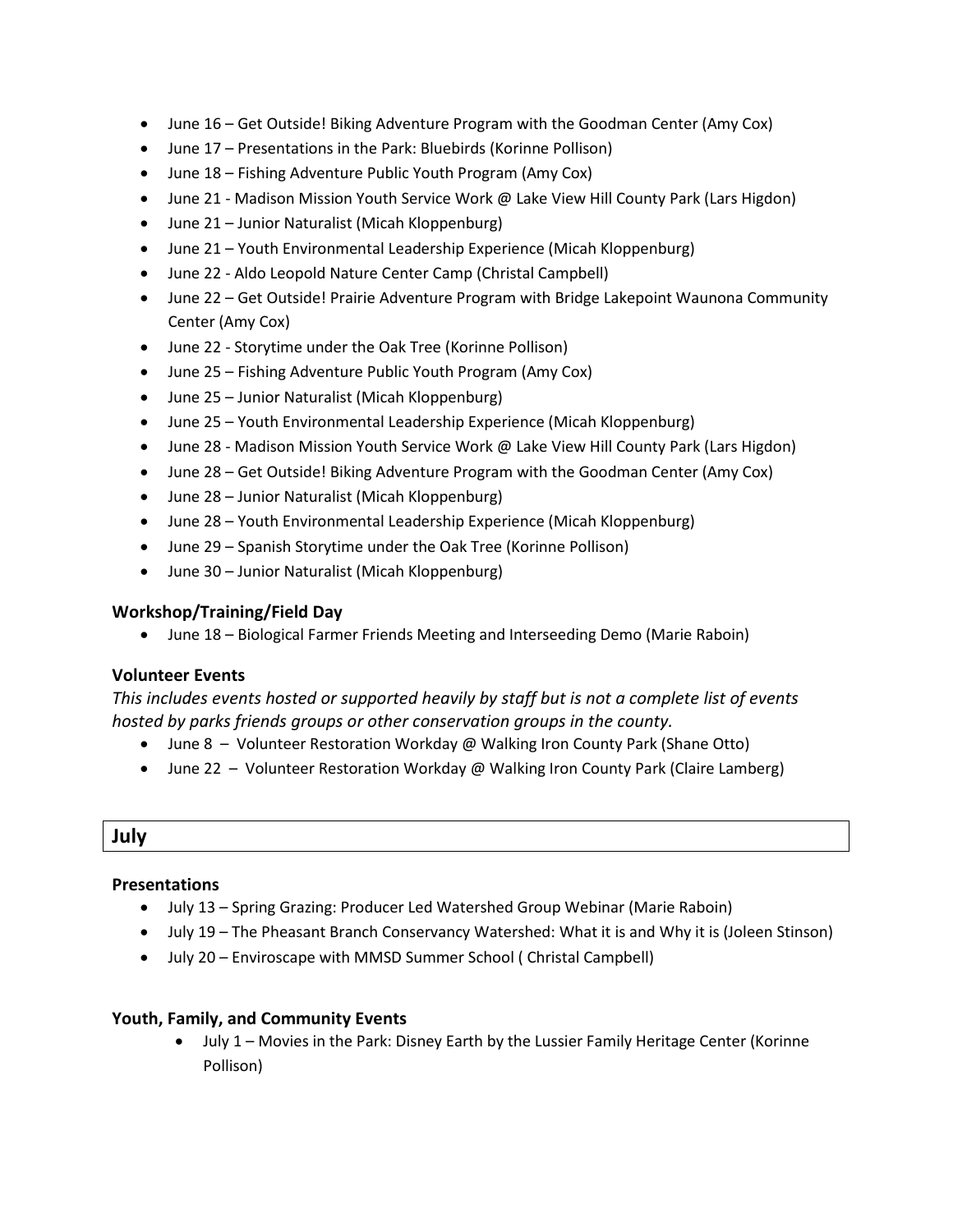- July 2 Youth Environmental Leadership Experience by the Lussier Family Heritage Center (Micah Kloppenburg)
- July 5 Youth Environmental Leadership Experience by the Lussier Family Heritage Center ( Micah Kloppenburg)
- July 6 Story Time by the Lussier Family Heritage Center (Korinne Pollison)
- July 6 Get Outside by the Lussier Family Heritage Center Owl Walk with Girls Inc. (Amy Cox)
- July 7 Get Outside by the Lussier Family Heritage Center Park Fun with Girls Inc. (Amy Cox)
- July 7 Get Outside by the Lussier Family Heritage Center Teambuilding with Girls Inc. (Amy Cox)
- July 7 Jr. Naturalist by the Lussier Family Heritage Center (Micah Kloppenburg)
- July 7 YV4C Leadership Council by the Lussier Family Heritage Center (Micah Kloppenburg)
- July 8 Presentations in the Park: Wisconsin Wetlands by the Lussier Family Heritage Center (Korinne Pollison)
- July 9 Fishing Adventure Program at Jenni & Kyle Preserve by the Lussier Family Heritage Center (Amy Cox)
- July 9 Youth Environmental Leadership Experience by the Lussier Family Heritage Center (Micah Kloppenburg)
- July 12 Jr. Naturalist by the Lussier Family Heritage Center (Micah Koppenburg)
- July 12 Youth Environmental Leadership Experience by the Lussier Family Heritage Center (Micah Kloppendurg)
- July 13 Spanish Storytime by the Lussier Family Heritage Center (Korinne Pollison)
- July 13 Get Outside Aquatic Adventure Program by the Lussier Family Heritage Center with Bridge Lakepoint Waunona Community Center (Khadijah Murphy)
- July 13 Get Outside Biking Adventure Program with Bayview Community Center by the Lussier Family Heritage Center (Khadijah Murphy)
- July 14 Jr. Naturalist by the Lussier Family Heritage Center (Micah Kloppenburg)
- July 16 Youth Environmental Leadership Experience by the Lussier Family Heritage Center (Micah Kloppenburg)
- July 15 Presentations in the Park: International Crane Foundation by the Lussier Family Heritage Center (Korinne Pollison)
- July 17 Movies in the Park: Detective Pikachu by the Lussier Family Heritage Center (Korinne Pollison)
- July 18 Yoga in the Park at the Lussier Family Heritage Center (Korinne Pollison)
- July 19 Get Outside Campfire with Girls Inc. by the Lussier Family Heritage Center (Amy Cox)
- July 19 Jr. Naturalist by the Lussier Family Heritage Center (Micah Kloppenburg)
- July 19 Youth Environmental Leadership Experience by the Lussier Family Heritage Center (Micah Kloppenburg)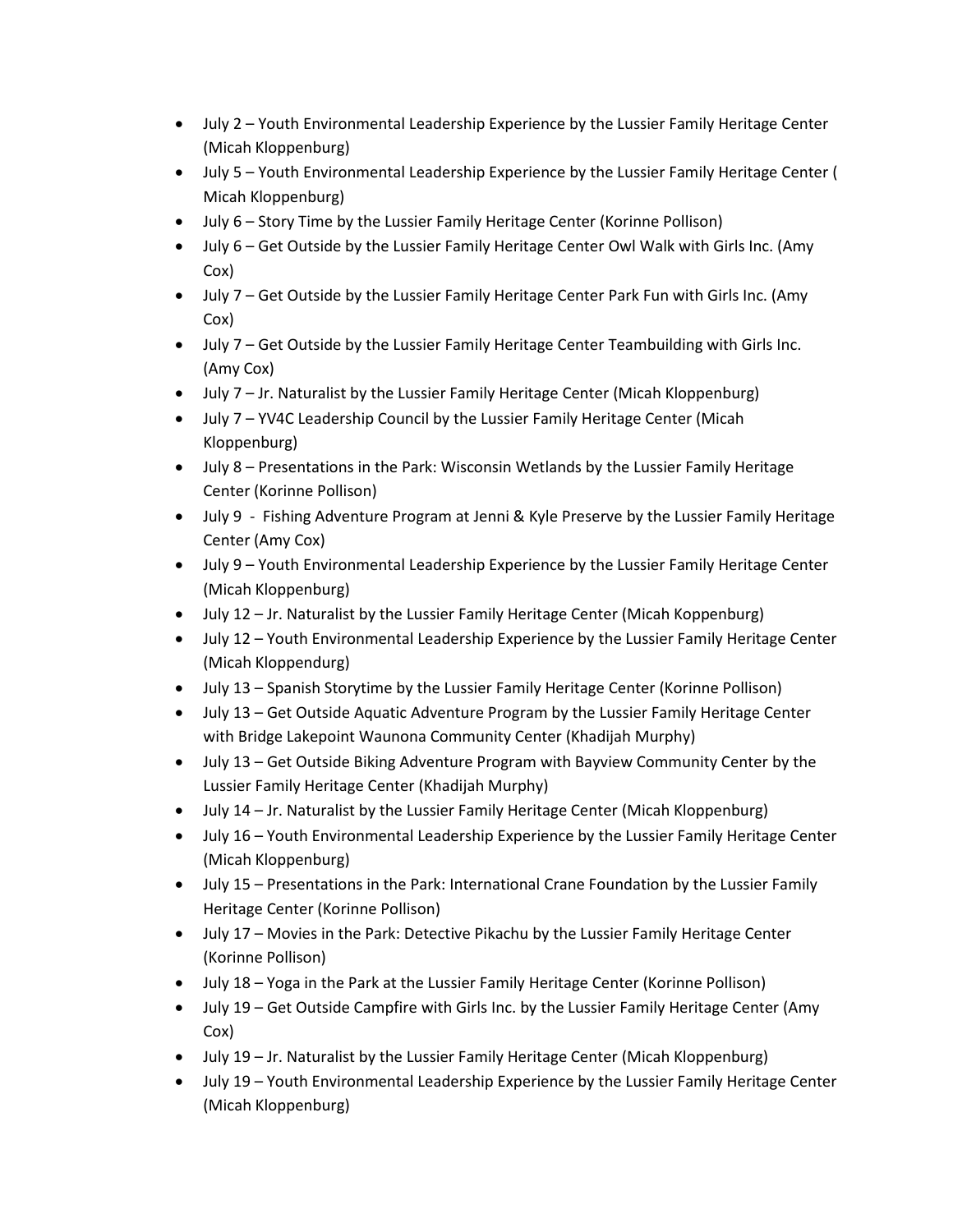- July 20 StoryTime at the Lussier Family Heritage Center (Korinne Pollison)
- July 20 Get Outside Biking Adventure with Girls Inc. by the Lussier Family Heritage Center (Amy Cox)
- July 20 Get Outside Park Fun with Girls Inc. by the Lussier Family Heritage Center (Amy Cox)
- July 21 Jr. Naturalist by the Lussier Family Heritage Center (Micah Kloppenburg)
- July 22 Presentations in the Park: Monarch Butterfly Conservation by the Lussier Family Heritage Center (Korinne Pollison)
- July 23 Fishing Adventure Program at Jenni & Kyle Preserve by the Lussier Family Heritage Center (Amy Cox)
- July 23 Fishing Adventure Program at Jenni & Kyle Preserve by the Lussier Family Heritage Center (Amy Cox)
- July 23 Youth Environmental Leadership Experience by the Lussier Family Heritage Center (Micah Kloppenburg)
- July 25 Yoga in the Park at the Lussier Family Heritage Center by the Lussier Family Heritage Center (Korinne Pollison)
- July 26 Get Outside Biking Adventure Program with BridgeLakepoint Waunona Community Center by the Lussier Family Heritage Center (Amy Cox)
- July 26 Madison Mission Youth Service Work at Lake View Hill Park (Lars Higdon)
- July 26 Jr. Naturalist by the Lussier Family Heritage Center (Micah Kloppenburg)
- July 27 Spanish StoryTime at the Lussier Family Heritage Center (Korinne Pollison)
- July 27 Get Outside Biking adventure Program with BridgeLakepoint Waunona Community Center by the Lussier Family Heritage Center (Amy Cox)
- July 27 Get Outside Aquatic Adventure Program with Bayview Community Center by the Lussier Family Heritage Center (Amy Cox)
- July 28 Jr. Naturalist by the Lussier Family Heritage Center (Micah Kloppenburg)
- July 28 Youth Volunteers for Conservation Leadership Council by the Lussier Family Heritage Center (Micah Kloppenburg)
- July 29 Biking and Fishing Adventure with Gymfinity by the Lussier Family Heritage Center (Amy Cox)
- July 29 Presentations in the Park: Climate Action in Dane County by the Lussier Family Heritage Center (Korinne Pollison)
- July 30 Fishing Adventure at Jenni & Kyle Preserve by the Lussier Family Heritage Center (Amy Cox)
- July 30 Fishing Adventure at Jenni & Kyle Preserve by the Lussier Family Heritage Center (Amy Cox)

Empower U Training on Stormwater Outreach (Christal Campbell)

# **Volunteer Events**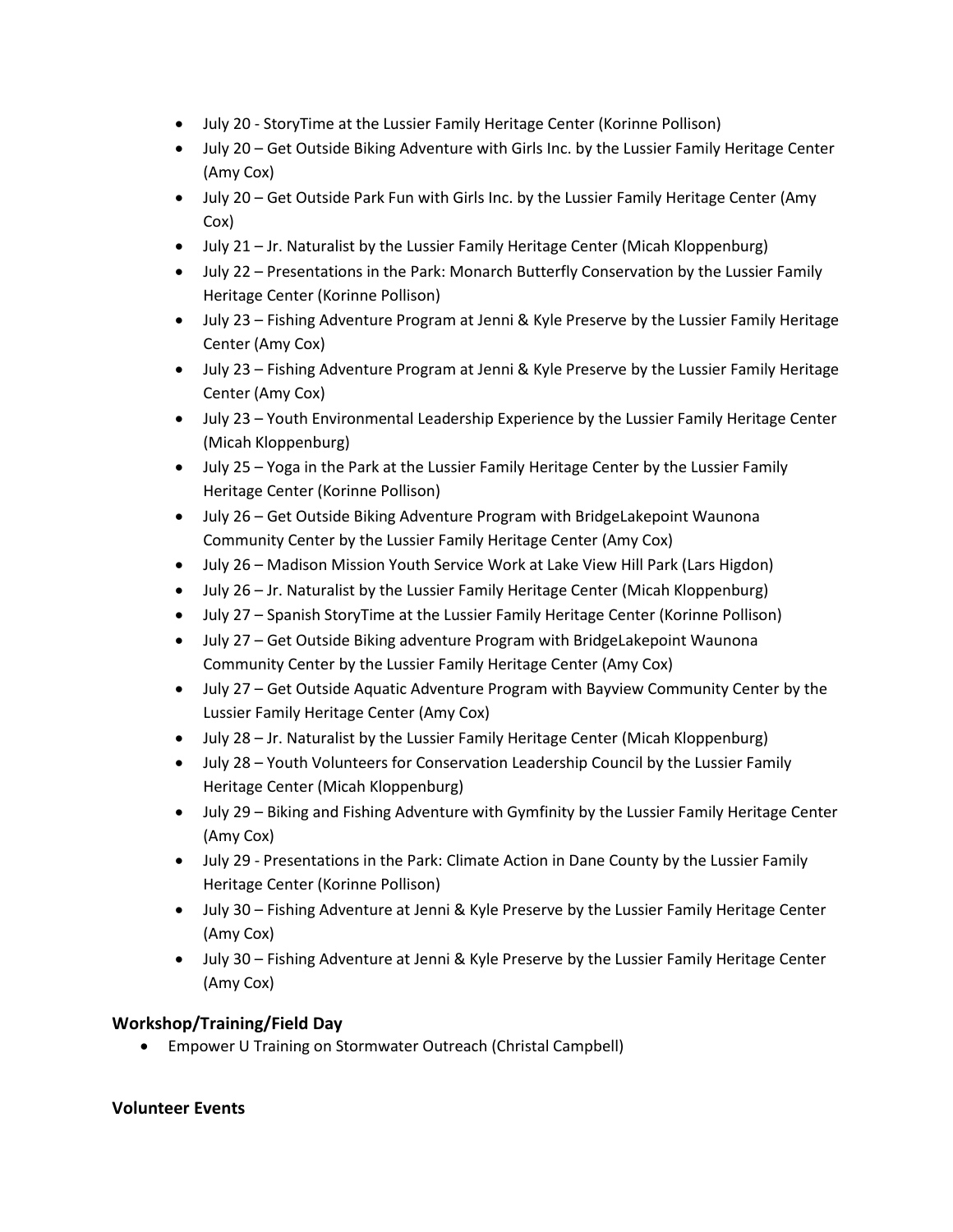*This includes events hosted or supported heavily by staff but is not a complete list of events hosted by parks friends groups or other conservation groups in the county.*

- July 1 Volunteer Seed Collection at Schumacher Farm County Park (Shane Otto/Claire lamberg)
- July 8 Volunteer Seed Collection at Ice Age Highway M (Claire Lamberg)
- July 9 Volunteer Seed Collection at Woodland Park (Claire Lamberg)
- July 12 –Volunteer Seed Collection at Goodland Park (Shane Otto)
- July 13 Volunteer Restoration Workday at Walking Iron County Park (Shane Otto/Lars Higdon)
- July 27 Volunteer Restoration Workday at Walking Iron County Park (Shane Otto/Lars Higdon)
- July 29 Volunteer Seed Collection at Schumacher Farm County Park ( Shane Otto/Claire Lamberg)

# **August**

#### **Presentations**

- August 2 Rainfall Simulator Presentation for Jr. Naturalist (Christal Campbell)
- August 4 Rainfall Simulator Presentation with Operation Fresh Start (Christal Campbell)
- August 11 YMCA Camp Storm Drain Mural Presentation (Susan Sandford)
- August 17 Presentation WORT Radio for Virtual Engagement (Lael Pascual)
- August 21 Breakfast on the Farm: Rainfall Simulator (Marie Raboin)
- August 21 FOLKS Family Festival Fish Camp County Park Updates and Lower Yahara River Trail (Chris James/Alex DeSmidt)
- August 25 Enviroscape at Vilas Storm Drain Mural (Christal Campbell)

- August 2 Get Outside Campfire with Girls Inc. by the Lussier Family Heritage Center (Amy Cox)
- August 2 Jr. Naturalist by the Lussier Family Heritage Center (Micah Kloppenburg)
- August 3 Get Outside Fishing Adventure with Girls Inc. by the Lussier Family Heritage Center (Amy Cox)
- August 3 Get Outside Park Fun with Girls Inc. by the Lussier Family Heritage Center (Amy Cox)
- August 4 Jr. Naturalist by the Lussier Family Heritage Center (Micah Kloppenburg)
- August 6 Fishing Adventure at Jenni & Kyle by the Lussier Family Heritage Center (Amy Cox)
- August 8 Art in the Park: Sunflower at the Lussier Family Heritage Center (Korinne Pollison)
- August 9 Jr. Naturalist by the Lussier Family Heritage Center (Micah Kloppenburg)
- August 10 Get Outside Animal Survival Program with Bridge Lakepoint Waunona by the Lussier Family Heritage Center (Amy Cox)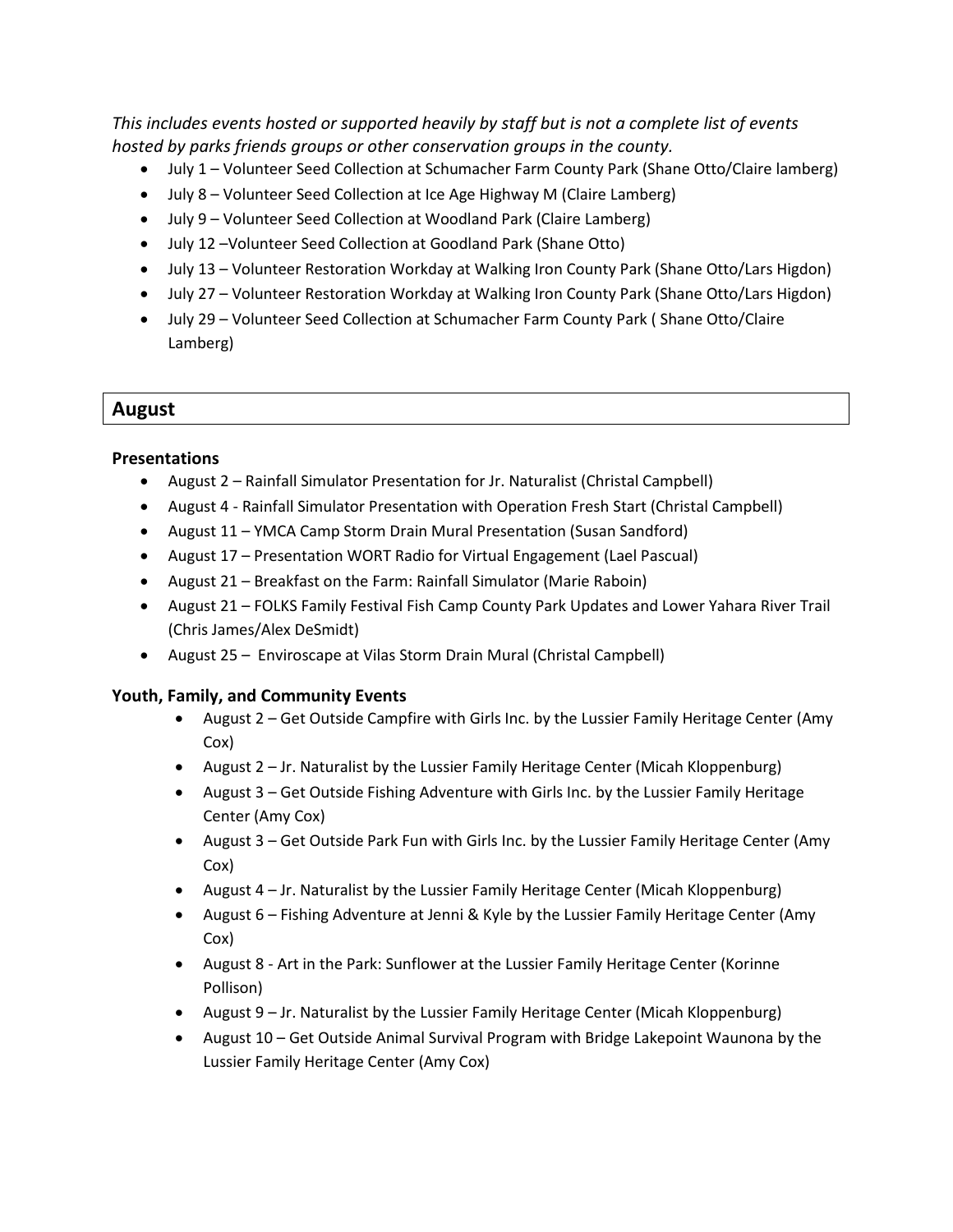- August 11 Youth Volunteers for Conservation Leadership Council virtual meeting by the Lussier Family Heritage Center (Micah Kloppenburg)
- August 11 Youth Volunteers for Conservation Leadership Council in-person meeting by the Lussier Family Heritage Center (Micah Kloppenburg)
- August 12 Presentations in the Park: Community Gardens by the Lussier Family Heritage Center (Korinne Pollison)
- August 13 Fishing Adventure Program at Jenni & Kyle Preserve by the Lussier Family Heritage Center (Amy Cox)
- August 13 AVID/TOPS Prairie Walk by the Lussier Family Heritage Center (Micah Kloppenburg)
- August 13 Fishing Adventure at Jenni & Kyle Preserve by the Lussier Family Heritage Center (Amy Cox)
- August 15 Yoga in the Park at the Lussier Family Heritage Center (Korinne Pollison)
- August 16 Get Outside Owl Walk with Girls Inc. by the Lussier Family Heritage Center (Amy Cox)
- August 17 StoryTime at the Lussier Family Heritage Center (Korinne Pollison)
- August 17 Get Outside Fishing Adventure Program with Girls Inc. by the Lussier Family Heritage Center (Amy Cox)
- August 17 Get Outside Survival Skills Program with Girls Inc. by the Lussier Family Heritage Center (Amy Cox)
- August 19 Animal Survival Program with Little Spartans Child Development Center by the Lussier Family Heritage Center (Amy Cox)
- August 19 Presentations in the Park: Stormwater by the Lussier Family Heritage Center (Korinne Pollison)
- August 24 StoryTime at the Lussier Family Heritage Center (Korinne Pollison)
- August 26 OFS STRIVE Outdoor Education by the Lussier Family Heritage Center (Micah Kloppenburg)
- August 29 Yoga in the Park at the Lussier Family Heritage Center (Korinne Pollison)
- August 31 StoryTime at the Lussier Family Heritage Center (Korinne Pollison)

# **Volunteer Events**

*This includes events hosted or supported heavily by staff but is not a complete list of events hosted by parks friends groups or other conservation groups in the county.*

- August 5 Volunteer Seed Collection at Yahara Heights (Shane Otto/Claire Lamberg)
- August 5 Volunteer Seed Collection at Capital Springs Recreation Area (Lars Higdon)
- August 10 Volunteer Restoration Workday at Walking Iron County Park (Shane Otto)
- August 13 Volunteer Seed Collection at Anderson Farm County Park (Claire Lamberg)
- August 19 Volunteer Seed collection at Schumacher Farm County Park (Claire Lamberg/ Shane Otto)
- August 19 Volunteer Seed collection at Anderson Farm County Park (Lars Higdon)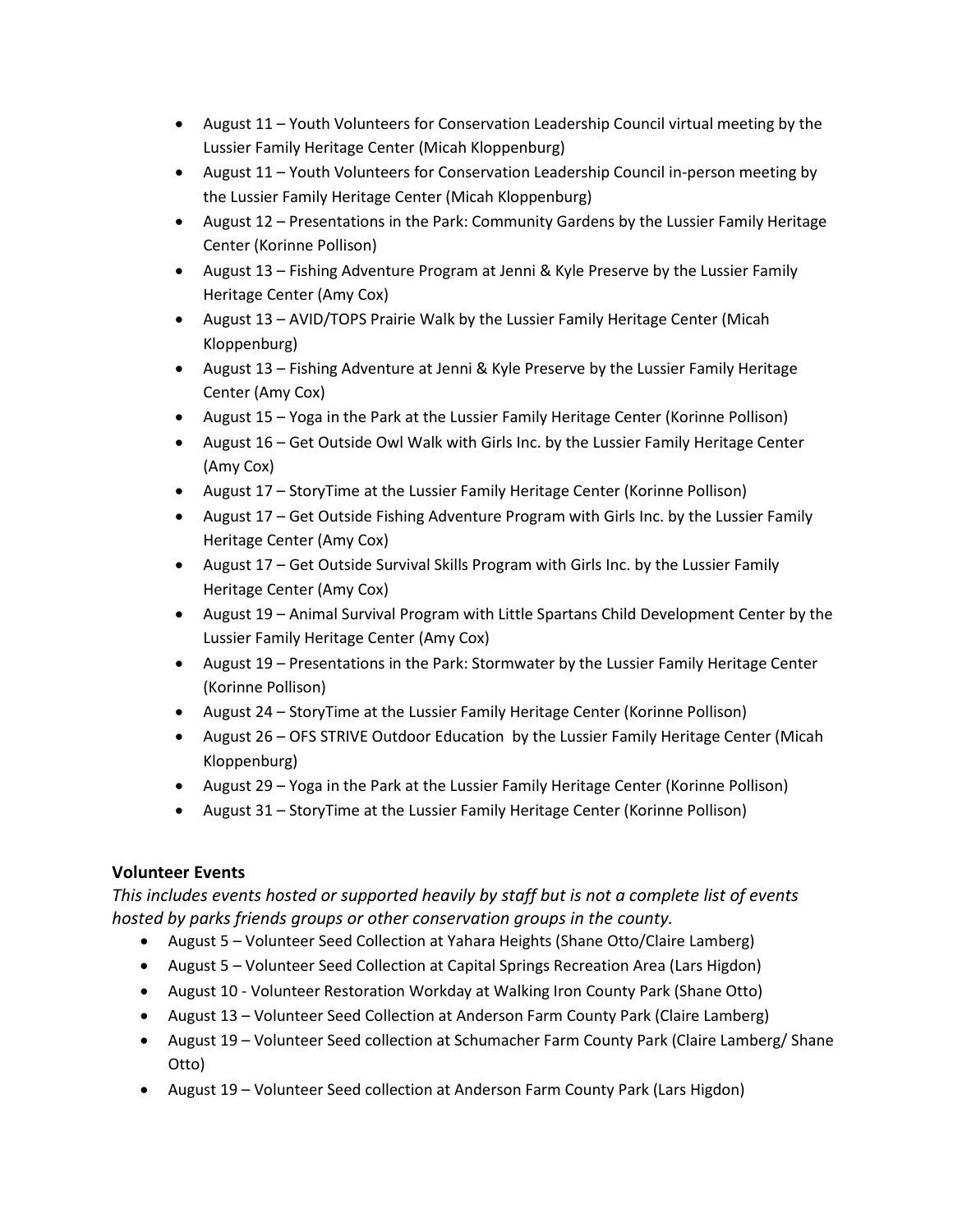- August 24 Volunteer Restoration Workday at Walking Iron County Park ( Shane otto/Lars Higdon)
- August 26 Volunteer Seed Collection at Indian Lake County Park (Shane Otto)
- August 26 Volunteer Seed Collection at Festge County Park(Lars Higdon)
- August 31 Volunteer Seed Collection at Camrock County Park ( Shane Otto)
- August 31 Volunteer Seed Collection at Ice Age Junction Reddan (Claire Lamberg)

- August 4 Certified Land Stewardship Orientation (Lars Higdon/Shane Otto/ Claire Lamberg)
- August 18 Certified Land Stewardship Orientation (Lars Higdon/Shane Otto/ Claire Lamberg)
- August 26 Volunteer Chainsaw Training (Claire Lamberg)
- August 27 Volunteer Chainsaw Training (Claire Lamberg)
- August 28 Volunteer Chainsaw Training (Claire Lamberg)

# **September**

### **Presentations**

- September 10 Leaf-free Streets for Clean Waters with Stoughton Mayor (Christal Campbell)
- September 21 Recreation Management Presentation at Madison College (Joleen Stinson)
- September 23 Leaf-free Streets for Clean Waters with Waunakee rotary Club (Christal Campbel)
- September 27, 28, 29, 30 Table Display at the World Farm Dairy Expo (Marie Raboin)

- September 1 Youth Leadership Council virtual meeting by the Lussier Family Heritage Center (Micah Kloppenburg)
- September 2 Presentations in the Park: Scaly Friends in our Backyard by the Lussier Family Heritage Center (Korinne Pollison)
- September 5 Art in the Park at the Lussier Family Heritage Center (Korinne Pollison)
- September 7 StoryTime at the Lussier Family Heritage Center (Korinne Pollison)
- September 9 Presentations in the Park: Wisconsin's Geology and Paleontology by the Lussier Family Heritage Center (Korinne Pollison)
- September 11 Youth Volunteers for Conservation workday by the Lussier Family Heritage Center (Micah Kloppenburg)
- September 13 Fishing Adventure at Jenni & Kyle Preserve by the Lussier Family Heritage Center (Amy Cox)
- September 16 Presentations in the Park: Pollution Prevention by the Lussier Family Heritage Center (Korinne Pollison)
- September 23 Presentations in the Park : Wisconsin Wildlife Rehabilitation by the Lussier Family Heritage Center (Korinne Pollison)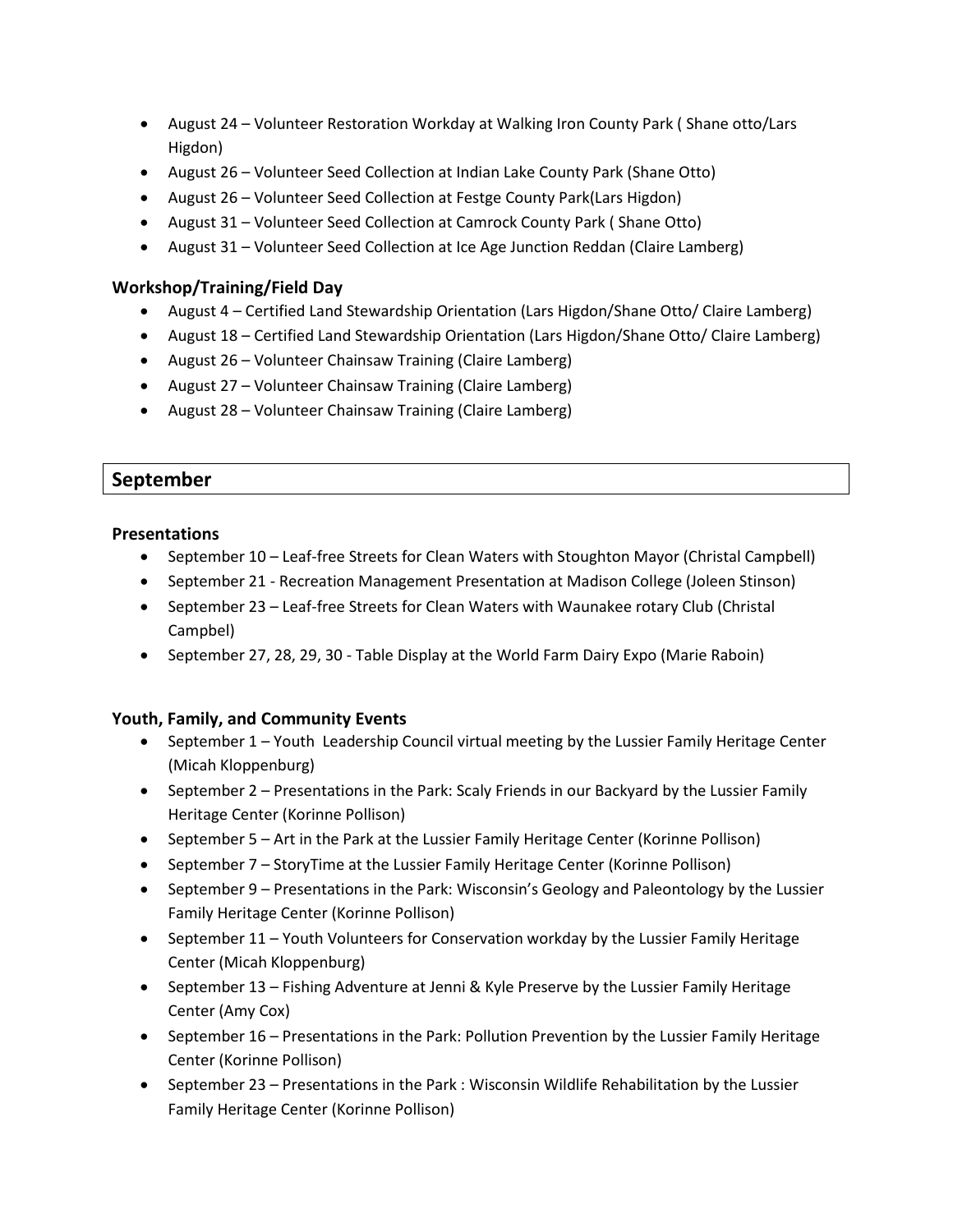- September 27 Fishing Adventure at Jenni & Kyle Preserve by the Lussier Family Heritage Center (Amy Cox)
- September 28 StoryTime at the Lussier Family Heritage Center by the Lussier Family Heritage Center (Amy Cox)

• September 23 – NASECA Rice lake Field Day – Rainfall Simulator (Theresa Nelson)

### **Volunteer Events**

*This includes events hosted or supported heavily by staff but is not a complete list of events hosted by parks friends groups or other conservation groups in the county.*

- September 3 Volunteer Seed Collection at Indian Lake County Park (Shane Otto/Claire Lamberg)
- September 7 Volunteer Seed Collection at Yahara Heights (Claire Lamberg)
- September 8 Volunteer Seed Collection at Anderson Farm County Park (Lars Higdon/Shane Otto/ Claire Lamberg)
- September 8 Volunteer Seed Collection at Holy Wisdom Monastery (Lars Higdon/Shane Otto/ Claire Lamberg)
- September 10 Volunteer Seed Collection at Swamplovers Preserve (Lars Higdon/Shane Otto/Claire Lamberg)
- September 13 Prairie Seed Cleaning ((Lars Higdon/Shane Otto/Claire Lamberg)
- September 15 Prairie Seed Collecting with Edgewood in the Community (Micah Kloppenburg)
- September 15 Prairie Seed Collecting with Edgewood in the Community (Claire Lamberg/Shane Otto)
- September 14 Volunteer Restoration Workday at Walking Iron County Park (Lars Higdon/Shane Otto/Claire Lamberg)
- September 15 Edgewood in the Community Day Seed Collection at Lake Farm Shelter #2 (Claire Lamberg)
- September 15 Edgewood in the Community Day Seed Collection at Pheasant Branch Conservancy (Rob Schubert)
- September 15 Edgewood in the Community Day Seed Collection at Lussier Family Heritage Center (Micah Kloppenburg)
- September 15 Volunteer Seed Collection at Yahara Heights (Lars Higdon/Shane Otto/Claire Lamberg)
- September 17 Volunteer Seed Collection at Pheasant Branch Conservancy (Lars Higdon/Shane Otto/Claire Lamberg)
- September 17 Volunteer Seed Collection Humana at Pheasant Branch Conservancy (Lars Higdon/Shane Otto/Claire Lamberg)
- September 21 Volunteer Seed Collection at Festge County Park (Lars Higdon)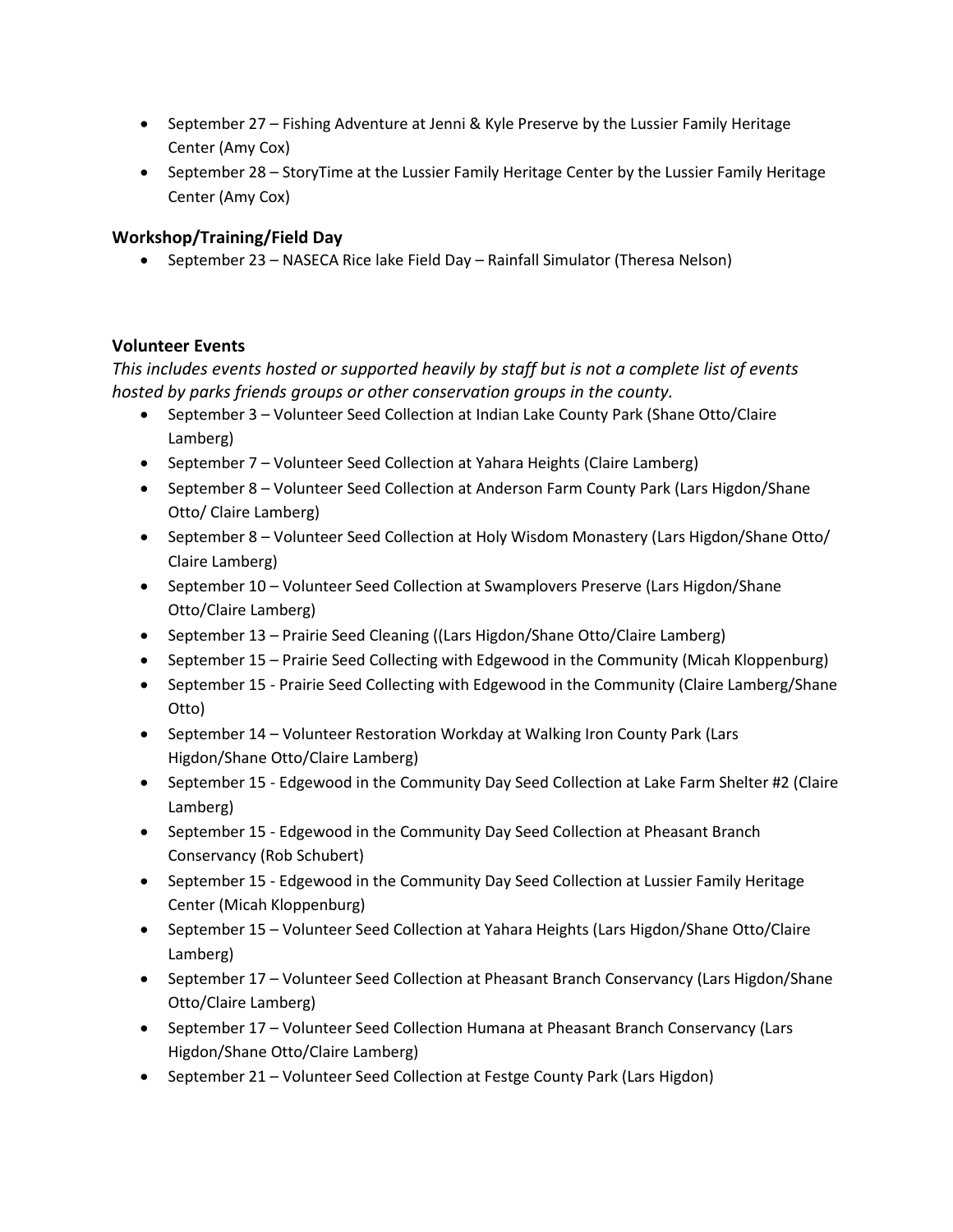- September 22 Volunteer Seed Collection at Yahara Heights (Lars Higdon/Shane Otto/Claire Lamberg)
- September 22 Volunteer Seed Collection with Shabazz at Yahara Heights (Lars Higdon/Shane Otto/Claire Lamberg)
- September 23 Volunteer Seed Collection at W.G. Lunney Lake Farm County Park (Lars Higdon/Shane Otto/Claire Lamberg)
- September 23 Volunteer Seed Collection with Clean Lakes Alliance at W.G. Lunney Lake Farm County Park (Lars Higdon/Shane Otto/Claire Lamberg)
- September 24 Volunteer Seed Collection at Donald County Park (Lars Higdon/Shane Otto/Claire Lamberg)
- September 24 Volunteer Seed Collection at Indian Lake County Park (Lars Higdon/Shane Otto/Claire Lamberg)
- September 27 Prairie Seed Cleaning (Lars Higdon/Shane Otto/Claire Lamberg)
- September 28 Volunteer Restoration Workday at Walking Iron County Park (Lars Higdon/Shane Otto/Claire Lamberg)
- September 28 Volunteer Seed Collection at Walking Iron County Park (Lars Higdon/Shane Otto/Claire Lamberg)
- September 29 Certified Land Stewardship Orientation (Lars Higdon/Shane Otto/Claire Lamberg)

# **October**

### **Presentations**

- Oct 12 Madison College Leisure, QOL, & Wellbeing "DCP Education & Engagement Programs" (Lael Pascual)
- Oct 12 DATCP Farmer Webinar Series "Grazing Cover Crops" (Marie Raboin)
- Oct 21 Sustainable U Series "Leaf-free Streets for Clean Waters" (Christal Campbell)

- Oct 1 Table display at the World Dairy Expo (Marie Raboin)
- Oct 1 Youth Volunteer Seed Collection at Yahara Heights (Micah Kloppenburg)
- Oct 3 Youth Volunteer Stewardship Work (Micah Kloppenburg)
- Oct 4 Biking Adventure Program with BLW (Amy Cox)
- Oct 6 Youth Volunteers 4 Conservation (YV4C) Leadership Council (Micah Kloppenburg)
- Oct 9 Youth Volunteer Seed Collection (Micah Kloppenburg/ Amy Jo)
- Oct 15 Youth Volunteer Seed Collection wih New Century School (Micah Kloppenburg)
- Oct 17 Youth Volunteer Seed Collection with YV4C (Micah Kloppenburg)
- Oct 20 Youth Volunteer Seed Collection with Shabazz (Micah Kloppenburg)
- Oct 22 Volunteer Seed Collection with MMSD/ YV4C (Micah Kloppenburg)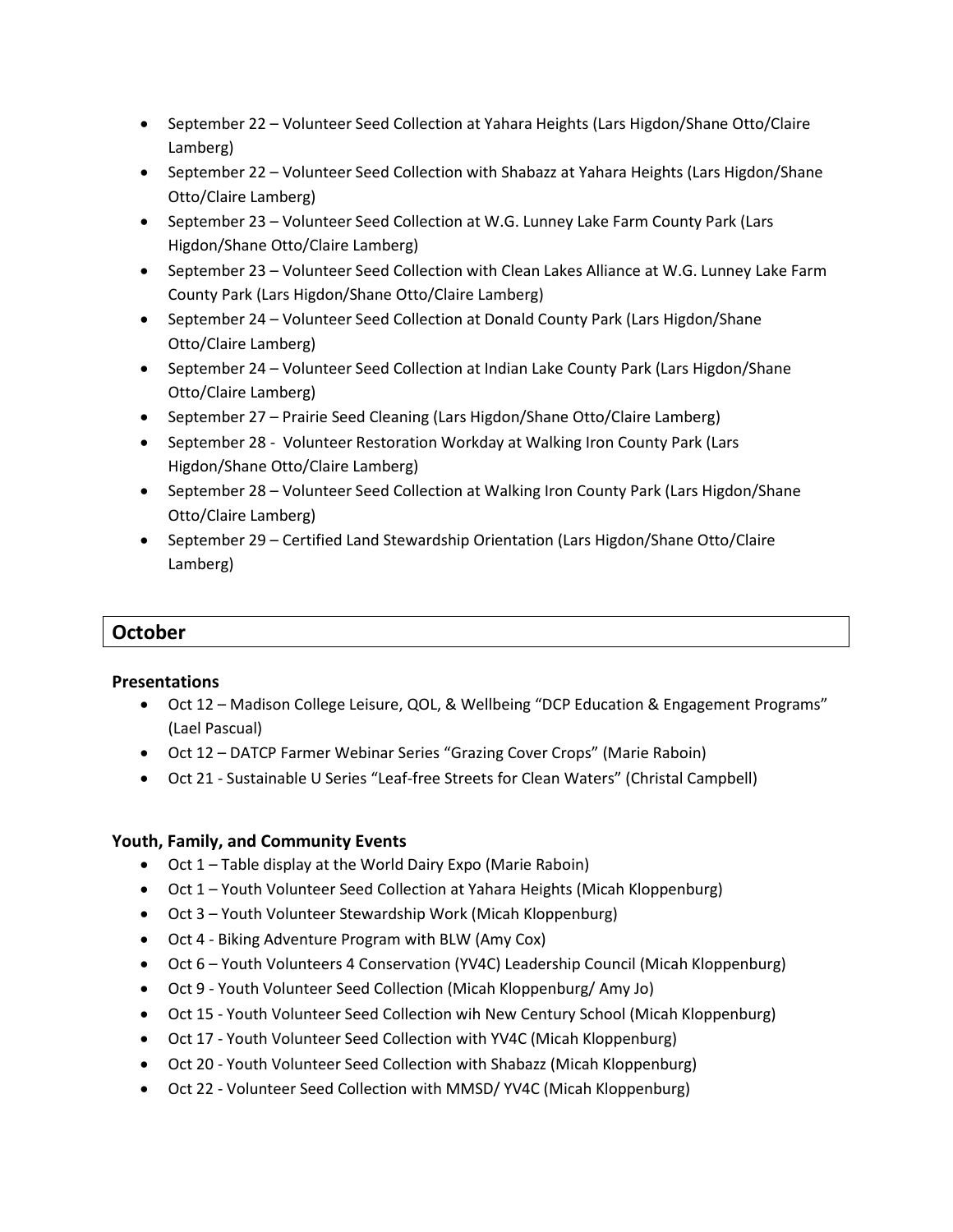- Oct 23 Clean Sweep Household Hazardous Waste Collection (Christal Campbell/Kevin Belida from Waste and Renewables)
- Oct 25 Youth Volunteer Seed Collection BLW (Micah Kloppenburg)
- Oct 30 Volunteer Seed Cleaning with YV4C (Micah Kloppenburg)

### **Workshops and Training**

- Oct 6 Certified Land Steward Orientation (Lars Higdon/ Shane Otto/Claire Lamberg)
- Oct 7 BFF Field Day interseeding equipment with farmers (Marie Raboin)
- Oct 27 Invasive Species ID with restoration volunteers (Lars Higdon/ Shane Otto)
- Oct 28 Certified Land Steward Orientation (Lars Higdon/ Shane Otto/Claire Lamberg)

### **Volunteer Events**

*This includes events hosted or supported heavily by staff but is not a complete list of events hosted by parks friends groups or other conservation groups in the county.*

- 20 volunteer Seed Collection events, including three with a youth focus (Lars Higdon/Shane Otto/ Claire Lamberg/Micah Kloppenberg/Rob Schubert)
- 2 volunteer seed cleaning events at the Libby Road facility

# **November**

#### **Presentations**

- Nov 3 Mazomanie Town Hall Meeting "Walking Iron Project Updates" (Joleen Stinson / Lars Higdon)
- Nov 4 Using a Gandy to seed cover crops with MMSD (Marie Raboin)
- Nov 23 BFF Annual Meeting farmers (Marie Raboin)

### **Youth, Family, and Community Events**

- Conservation Awareness Poster Contest (November and December)
- Nov 7 Volunteer Seed Cleaning with YV4C (Micah Kloppenburg)
- Nov 8 Outdoor Recreation at the Heritage Center with BLW youth (Micah Kloppenburg)
- Nov 13 Volunteer Tree and Brush Removal with YV4C (Micah Kloppenburg)
- Nov 17 Volunteer Tree and Brush Removal with Shabazz (Micah Kloppenburg/ Clare Carlson)

### **Volunteer Events**

*This includes events hosted or supported heavily by staff but is not a complete list of events hosted by parks friends groups or other conservation groups in the county.*

- 2 volunteer Seed Collection events (Lars Higdon/Shane Otto/ Claire Lamberg)
- 11 volunteer seed cleaning events at the Libby Road facility (Lars Higdon/Shane Otto/ Claire Lamberg)
- Nov 9 and 23 Volunteer Restoration Workdays at Walking Iron County Park (Claire Lamberg)